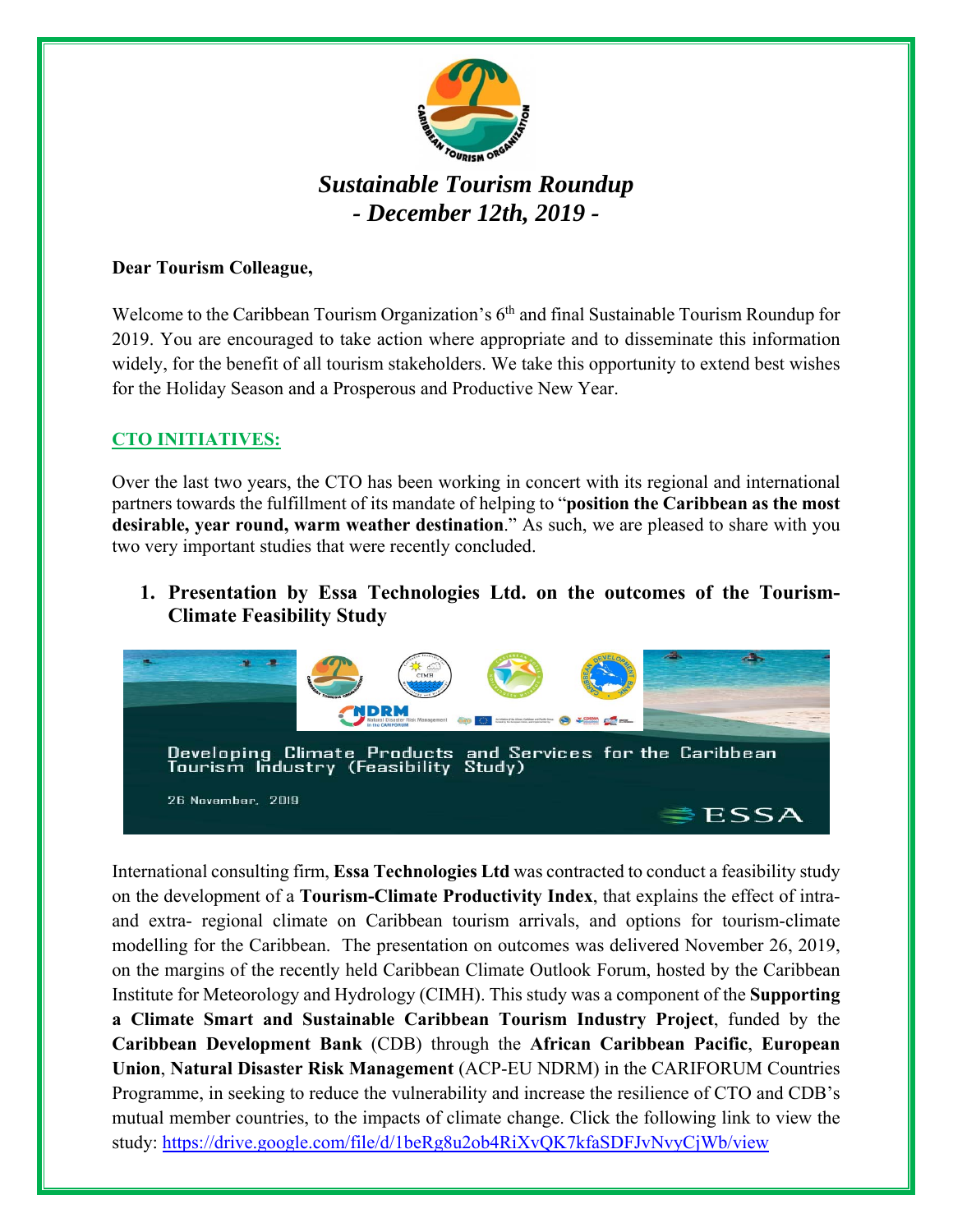

The second study is market research conducted in the US Market, the primary source market for the Caribbean, to assess the demand for innovative tourism products and services and that can be offered by regional destinations. The study also provided cost inferences based on visitor willingness to pay for these experiences. This study was done by **Euromonitor International**, a global strategic consulting firm and provides insights on market drivers, consumer demand and trends and opportunities for tourism product development. The study aims to assist CTO member countries to diversify the tourism product offerings by identifying potential experiences that can be offered to tourists, while also spreading the economic benefits of tourism to rural and indigenous communities and vulnerable groups more strategically.

This study forms part of an ongoing collaboration between the Caribbean Tourism Organization and the Compete Caribbean Partnership Facility (CCPF). Click the following link to access the study: https://drive.google.com/open?id=12yqITQXcLrYOal03FBCGoKpOzX7\_n0bb.





The CTO is also pleased to announce the **Call for Community-based Tourism and Agro-Tourism Cluster projects** by the **Compete Caribbean Partnership Facility.** This call will provide technical assistance to tourism cluster projects to enhance and add value to communitybased experiences and sustainable food chains. The grant awards will be a competitive process, and successful projects will receive assistance ranging from USD \$100,000 to USD \$400,000. Project concept notes must be submitted **by deadline January 26th, 2020 at 11:59pm**. For documentation and guidelines on the Call for Proposals, see the following link: https://www.dropbox.com/home/CBT%20Toolkit/Community-Based%20Tourism%20Toolkit

We also encourage you to review the CBT Toolkit documents on our website: http://ourtourism.onecaribbean.org/cbt‐toolkit.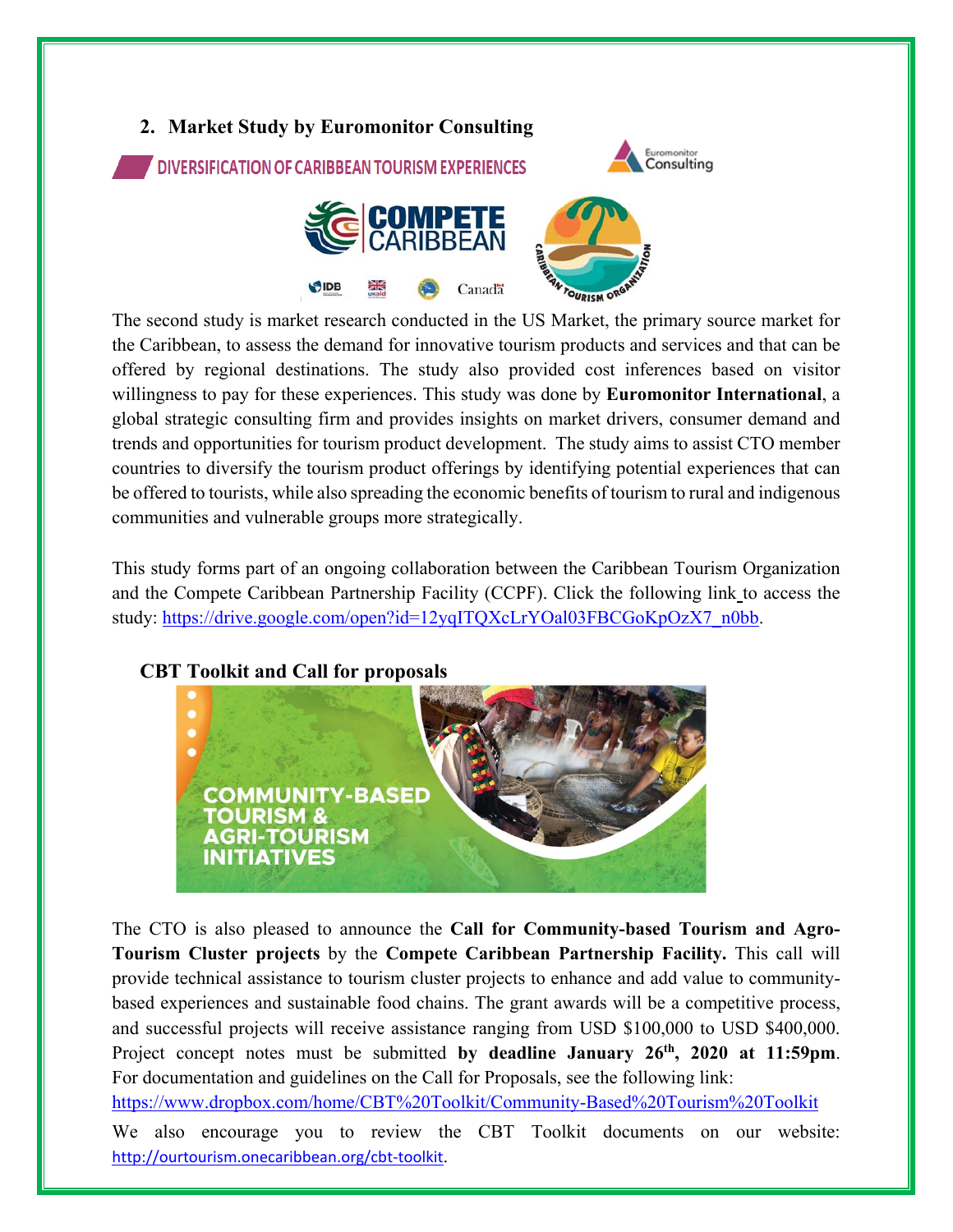## **REGIONAL AND INTERNATIONAL PARTNER INITIATIVES:**

## **1. Stay in the Know with the Caribbean Climate Outlook Newsletter (December 2019- February 2020)**

The Caribbean Institute for Metrology and Hydrology is pleased to present you with the latest climate outlook products. Click on the link below to access briefings on Temperature, Precipitation, Drought and much more. Download the Newsletter via the following link: https://rcc.cimh.edu.bb/files/2019/12/caricofdjfmam.pdf.

Additional climate information products can be found online on the **Caribbean Regional Climate Centre's** website: http://rcc.cimh.edu.bb/.



Caribbean Climate Outlook Newsletter - December 2019 to February 2020

For climate information specific to your country, please consult with your national meteorological service. CariCOF outlooks speak to recent and expected climate trends across the Caribbean in general.

**2. Tourism Climatic Bulletin,** with the **Caribbean Institute for Meteorology and Hydrology (CIMH)** and the **Caribbean Hotel and Tourism Association (CHTA).** 

We are pleased to share Volume 3 Issue 4, of the Tourism Climatic Bulletin 2019. This issue highlights the climate outlook for the period **December 2019 to February 2020**, with information and tips for tourism practitioners to be prepared for upcoming weather conditions in the region's destinations, also providing insights on weather conditions expected in key source markets to inform marketing and promotional activities. We encourage you to take the appropriate actions as necessary. Happy Reading and click the following link to access the TCB: https://www.flipsnack.com/CTOSUSTAINABLETOURISMDIVISION/dec-2019-jan-2020-caribbean-tourism-climatic-bulletin.html